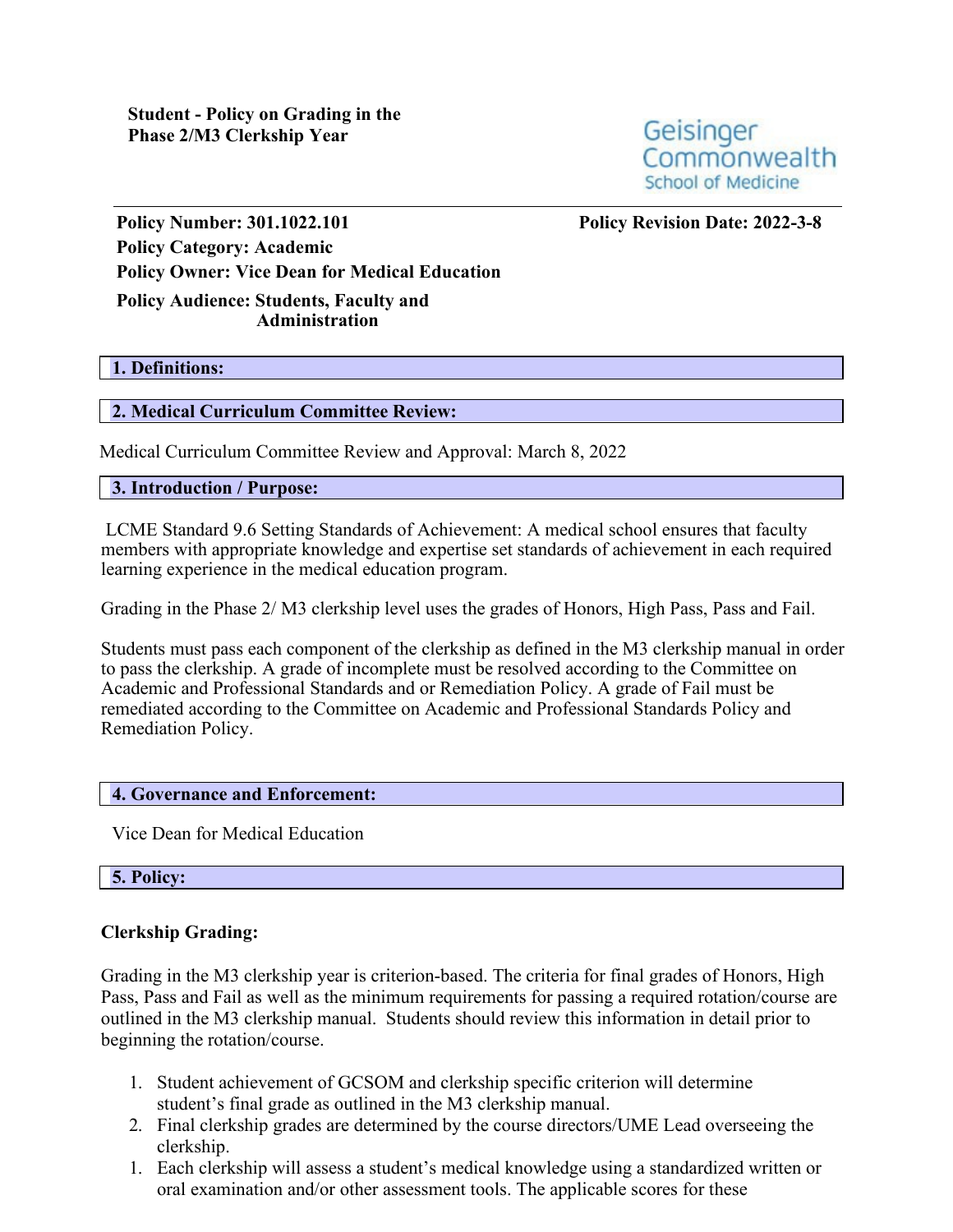examinations in relation to this portion of the final grade are found in the M3 clerkship manual. The cut-off scores may be different for each exam.

- 2. Each clerkship will assess clinical performance. Clinical performance can be assessed by preceptor observation, written notes, oral presentations, simulation exercises, and other means. All clerkship rotations will use the M3 Assessment Tool and the clerkship-specific criterion for this portion of the final grade is found in the clerkship M3 manual. The criterion may be different for each clerkship.
- 3. Clerkships may designate other requirements required to complete the clerkship.
	- If these requirements contribute to the final grade, they are listed as such in the clerkship manual, and the criterion for each grade category are provided. The criterion for additional requirements may be different for each clerkship.

# **Clinical Skills Grading:**

- 1. In order to pass the M3 academic year, students must earn an overall passing score and a passing score on all core components of the summative OSCE as outlined in the M3 clerkship manual.
- 2. Summative OSCE grades are determined by the faculty overseeing the summative OSCE.
- 3. In addition, conditions where a student might earn a failing grade on the summative OSCE are provided in the M3 clerkship manual. Students who do receive a failing grade are required to successfully complete a two-week advanced clinical skills course prior to Committee on Academic and Professional Standards (CAPS) review for promotion to M4 Academic Year of the medical curriculum.

# **Capstone Grading:**

- 1. Students must earn a Pass in the Capstone for promotion to the M4 Academic Year of the medical curriculum. Standards for passing the Capstone requirement are found in the clerkship manual.
- 2. Capstone grades are determined by the course directors overseeing the Capstone.

# **Clinical Encounter Log Grading:**

- 1. Students must complete logging requirements as outlined in the clerkship manual for promotion to M4 Academic Year of the medical curriculum.
- 2. Clinical encounter log grading is overseen by the clerkship director for the students regional campus/clinical site.

# **Quality Improvement Community Collaborative Grading:**

- **1.** Students must complete the Quality Improvement Community Collaborative (QuICC) assignments and project as outlined in the clerkship manual for promotion to the M4 academic year of the medical curriculum.
- **2.** QuICC grading is overseen by the course director

# **Incomplete Grade:**

1. An Incomplete is a temporary grade, recorded by the course directors/UME Lead, when not all core clerkship requirements have been completed by the end of the clerkship. the student must complete a finite amount of work in order to satisfy the learning objectives without reenrolling in the course. Grades of Incomplete may be made up with the permission of CAPS